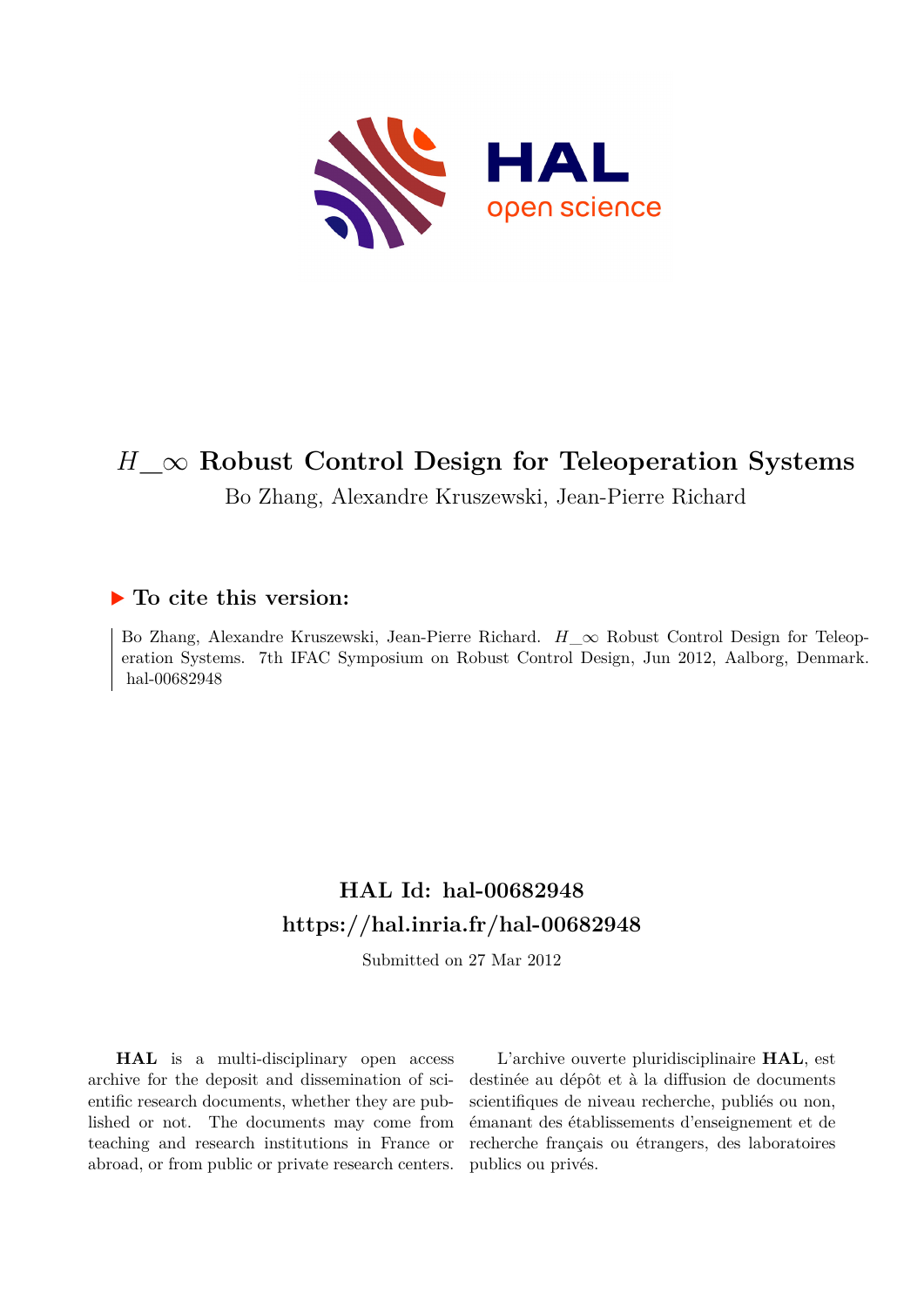# $H_{\infty}$  Robust Control Design for Teleoperation **Systems**

B. Zhang A. Kruszewski J.-P. Richard<sup>1</sup>

*LAGIS, CNRS UMR 8219, Laboratoire d'Automatique, Genie Informatique et ´ Signal Universite Lille Nord de France, Ecole Centrale de Lille, 59651 ´ Villeneuve d'Ascq, France (e-mail:* {*bo.zhang, alexandre.kruszewski, jean-pierre.richard*}*@ec-lille.fr)*

Abstract: This paper deals with the problem of delay-dependent robust  $H_{\infty}$  control for time-varying delay teleoperation system with norm-bounded and time-varying model uncertainties. Thanks to our proposed control scheme, Lyapunov-Krasovskii functionals (LKF) and  $H_{\infty}$  theory, the delay-dependent stability and tracking performance analysis are proposed in terms of Linear Matrix Inequality (LMI) optimization. An illustrative example is given by various simulations to prove that, our proposed solution is efficient to handle time-varying delays and uncertainties under different working conditions, such as abrupt tracking and wall contact motion.

*Keywords:* Teleoperation; Model uncertainties; Time-varying delay;  $H_{\infty}$  control; Lyapunov-Krasovskii functionals; Linear Matrix Inequality

#### 1. INTRODUCTION

A typical bilateral teleoperation is a closed-loop structure including the forward (from the master to the slave) and backward (from the slave to the master) transmission, and composed of the human operator, the master haptic-interface robot, the communication medium, the slave robot and the environment. There are two challenges that will be considered in this paper: time-varying delays [Richard (2003)] introduced by long-range or flexible communication links such as the Internet or Wireless 802.11 networks; time-varying model uncertainties that exist in real implementation of bilateral teleoperation, because no real system is 'pure' linear ([Hokayem and Spong (2006)] and the references therein).

Recently, many methods are proposed to address the stability and performance problem of bilateral teleoperation:

• *Passivity-based control* under variable delays: the survey [Nuño et al. (2011)] revisits many passivity-based controllers for bilateral teleoperation system, including the scattering and wave variables. Recently, based on the energy and power considerations, time domain passivity control [Ryu et al. (2005), Ye et al. (2009)] without the transformation of wave variables have been proposed. Overall, the latest passivity-based results can resolve the stabilization problem under time-varying delays, but the system performance is not guaranteed.

• *Non-passive control*: various control strategies have been proposed for a *non-passive environment* under constant or timevarying delays. The readers can refer to [Arcara and Melchiorri (2002), Zhang et al. (2011), Chiasson and Loiseau (2007)] for more details on these methods. However, very few of these methods focus on perturbations and model uncertainties.

Our latest research [Zhang et al. (2011)] presented a forcereflecting proxy control scheme, which guarantees the stability and the position/force tracking of the closed-loop system under time-varying delays. This performance is realized by Lyapunov-Krasovskii functionals (LKF) and  $H_{\infty}$  control [Jiang and Han (2005), Xu et al. (2006), Fridman and Niculescu (2008)], which can be solved by Linear Matrix Inequality (LMI) optimization [Fridman (2006)]. Especially by  $H_{\infty}$  control, the whole system remains stable despite variations and uncertainties in the dynamics of operator, master robot, communication channels, slave robot, and the environment. Based on the control strategies mentioned above, in this paper, we handle the linear system with time-varying model uncertainties, our design approach can be summarized:

• Control scheme in [Zhang et al. (2011)] is utilized, but the models of master, proxy of master (a remote observer of the master used at the slave side to reduce the impact of the time-varying delays) and slave are combined with time-varying uncertainties.

• Local controllers of master, proxy and slave are designed by Lyapunov functionals and LMI.

• Considering model uncertainties as perturbations, the slave controller is obtained by a less conservative LKF condition. Local and slave controllers will be defined later.

This paper is organized as follows: Section 2 introduces the theorem to be used later. Our main results are given in Section 3. Simulations under the different working conditions are presented in Section 4. Finally we conclude in Section 5.

#### 2. PRELIMINARIES

This section is devoted to a general stability theorem with the  $H_{\infty}$  performance index for uncertain and perturbed systems with time-varying delays. For simplicity reasons, considering one delay in the system,

<sup>1</sup> J.-P. Richard is also with INRIA NON-A.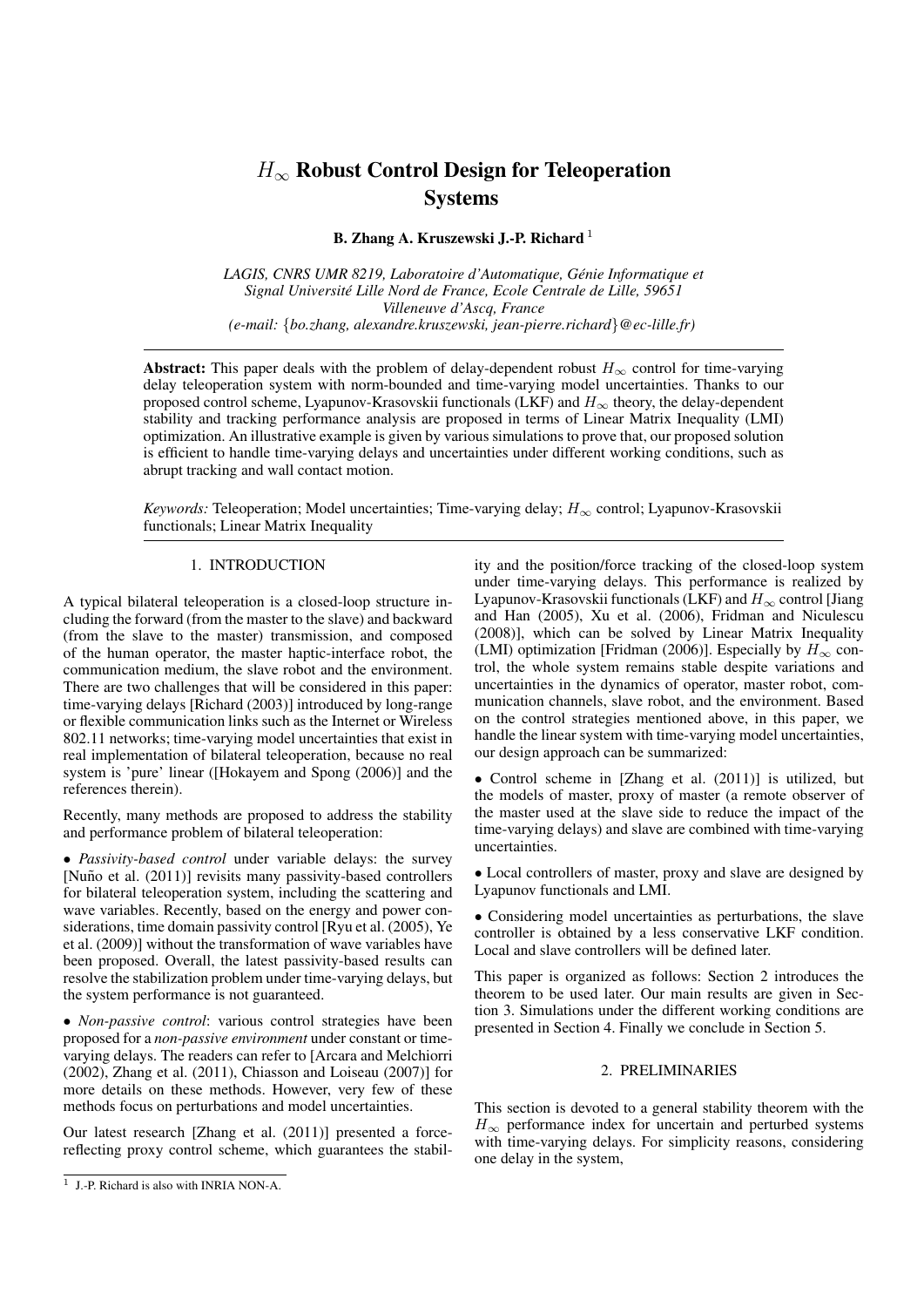$$
\begin{cases}\n\dot{x}(t) = A_0 x(t) + A_1 x(t - \tau(t)) + Bw(t), \\
z(t) = Cx(t), \\
x(t_0 + \theta) = \phi(\theta), \dot{x}(t_0 + \theta) = \dot{\phi}(\theta), \theta \in [-h_2, 0],\n\end{cases}
$$
\n(1)

where,  $x(t) \in \mathbb{R}^n$ ,  $w(t) \in \mathbb{R}^l$  is some exogenous disturbance signals, while  $z(t) \in \mathbf{R}^q$  is the objective control output.  $\phi(\theta)$ is the initial state function, and  $\tau(t) \in [h_1, h_2], h_1 \geq 0$  is the time-varying delay.  $A_0$ ,  $A_1$ ,  $B$  and  $C$  are constant matrices.

Let us define  $\chi(t) \triangleq col\{x(t), x(t-\tau(t)), x(t-h_1), x(t-h_2)\}$ (the symbol  $col\{\}$  represents the column vector, which will also be used in the following) and the corresponding block entry matrices as in [Park et al. (2011)],

$$
e_1 = col\{I, 0, 0, 0\}, \quad e_2 = col\{0, I, 0, 0\}, \quad e_3 = col\{0, 0, I, 0\},
$$
  

$$
e_4 = col\{0, 0, 0, I\}, \quad e = e_1 A_0^T + e_2 A_1^T.
$$
 (2)

Thus, the system in Eq. 1 can be rewritten as,

$$
\begin{cases} \n\dot{x}(t) = e^T \chi(t) + Bw(t), & x(t) = e_1^T \chi(t), \\ \nz(t) = Cx(t) = Ce_1^T \chi(t). \n\end{cases} \n\tag{3}
$$

Considering the Lyapunov-Krasovskii functional in [Fridman (2006), Zhang et al. (2011)],

$$
V(t, x(t), \dot{x}(t)) = x(t)^{T} P x(t)
$$
  
+  $\int_{t-h_1}^{t} x(s)^{T} Q_{1} x(s) ds + \int_{t-h_2}^{t} x(s)^{T} Q_{2} x(s) ds$   
+  $h_1 \int_{-h_1}^{0} \int_{t+\theta}^{t} \dot{x}(s)^{T} R_{1} \dot{x}(s) ds d\theta$   
+  $(h_2 - h_1) \int_{-h_2}^{-h_1} \int_{t+\theta}^{t} \dot{x}(s)^{T} R_{2} \dot{x}(s) ds d\theta$ . (4)

According to  $H_{\infty}$  control theory, the performance will be studied by checking  $H_{\infty}$  performance index  $J(w) < 0$  for a positive scalar  $\gamma$ ,

$$
J(w) = \int_0^{\infty} (z(t)^T z(t) - \gamma^2 w(t)^T w(t)) dt < 0.
$$
 (5)

*Theorem 1.* Suppose there exist matrices of appropriate dimension  $P > 0$ ,  $Q_i > 0$ ,  $R_i > 0$ ,  $S$ ,  $P_2$ ,  $P_3$ ,  $i = 1, 2$ , and a positive scalar  $\gamma$ , such that the condition (6) with notations (7) is feasible, then the system (1) is asymptotically stable and  $J(w) < 0$  for time-varying delay  $\tau_1(t) \in [h_1, h_2]$ .

$$
\Gamma^{1} = \begin{pmatrix} \Gamma_{11}^{1} + e_{1} C^{T} C e_{1}^{T} + e_{2} + P_{2}^{T} e^{T} & e_{1} P - P_{2}^{T} + e_{2} P_{3} & P_{2}^{T} B \\ * & \Gamma_{22}^{1} - P_{3}^{T} - P_{3} & P_{3}^{T} B \\ * & * & * & -\gamma^{2} I \end{pmatrix} < 0,
$$
\n
$$
\begin{pmatrix} R_{2} & S \\ S^{T} & R_{2} \end{pmatrix} \geq 0,
$$
\n
$$
(6)
$$

$$
\Gamma_{11}^{1} = e_1 Q_1 e_1^T - e_3 Q_1 e_3^T + e_1 Q_2 e_1^T - e_4 Q_2 e_4^T
$$
  
\n
$$
- (e_1 - e_3) R_1 (e_1 - e_3)^T
$$
  
\n
$$
- (e_3 - e_2 e_2 - e_4) \left( \frac{R_2}{S^T} \frac{S}{R_2} \right) \left( \frac{e_3^T - e_2^T}{e_2^T - e_4^T} \right),
$$
  
\n
$$
\Gamma_{22}^{1} = h_1^2 R_1 + (h_2 - h_1)^2 R_2.
$$
\n(7)

**Proof.** From  $H_{\infty}$  stability condition in [Zhang et al. (2011)],  $J(w)$  < 0 can be assured if,

$$
\dot{V}(t, x(t), \dot{x}(t)) + z(t)^T z(t) - \gamma^2 w(t)^T w(t) < 0.
$$
 (8)

By *Theorem* 2 in [Park et al. (2011)], and substituting for  $z(t)$ , we get,

$$
\dot{V}(t, x(t), \dot{x}(t)) + z(t)^{T} z(t) - \gamma^{2} w(t)^{T} w(t) \n\leq \chi(t)^{T} (\Gamma_{11}^{1} + e_{1} C^{T} C e_{1}^{T}) \chi(t) + \chi(t)^{T} (e_{1} P + P e_{1}^{T}) \dot{x}(t) \n+ \dot{x}(t)^{T} \Gamma_{22}^{1} \dot{x}(t) - \gamma^{2} w(t)^{T} w(t).
$$
\n(9)

Introducing free weighting matrices  $P_2$ ,  $P_3$  as in [Fridman (2006), He et al. (2002)],

$$
0 = 2[\chi(t)^T P_2^T + \dot{x}(t)^T P_3^T][e^T \chi(t) + Bw(t) - \dot{x}(t)].
$$
 (10)

The expression above is now added into  $\dot{V}(t, x(t), \dot{x}(t))$  +  $z(t)^T z(t) - \gamma^2 w(t)^T w(t)$ , and using notation,

$$
\eta(t) = col\{\chi(t), \dot{x}(t), w(t)\},\tag{11}
$$

leads to,

$$
\dot{V}(t, x(t), \dot{x}(t)) + z(t)^T z(t) - \gamma^2 w(t)^T w(t) \le \eta(t)^T \Gamma^1 \eta(t) < 0, \tag{12}
$$

provides that the LMI in Eq. 6 is feasible.

*Remark 2.* There is no particular assumption on  $\dot{\tau}(t)$ . Besides, from *Table 2* in [Park et al. (2011)], we can see that, compared to LKF condition in [Zhang et al. (2011)], our stability criteria can make LMI condition less conservative by decreasing the number of decision variables, this will be illustrated later by the simulation.

*Remark 3.* Our theorem can also be extended to the *n* delays case (n > 1) and the delay-free case (without  $A_1x(t - \tau(t))$  in Eq. 1). Note that, *Theorem 1* in our another paper [Zhang et al. (2011)] can well handle the delay-free case.

## 3. MAIN RESULTS FOR FORCE-REFLECTING PROXY CONTROL SCHEME

#### *3.1 System Description and Problem Formulation*

The force-reflecting proxy control scheme is presented in Figure 1. Let us give a description of the control scheme:  $F_m(t)$ and  $F_s(t)$  are the actuated inputs of the master and the slave;  $F_h(t)$  and  $F_e(t)$  are the forces of the human operator and environment on the system;  $\hat{F}_h(t)$  and  $\hat{F}_e(t)$  are the estimations of these two forces, which can be obtained by adding the perturbation observers in reality;  $\dot{\theta}_m(t)/\theta_m(t)$ ,  $\dot{\theta}_s(t)/\theta_s(t)$  are the velocities/positions of the master and the slave.

The communication delays  $\tau_1(t)$ ,  $\tau_2(t) \in [h_1, h_2], h_1 \geq 0$ .  $\hat{\tau}_1(t)$  is the estimated network delay, thanks to time-stamped data packet exchanges using a network time protocol as in [Kruszweski et al. (2011)] between the master and slave, the master and slave clocks are synchronized and  $\hat{\tau}_1(t)$  is available at slave's side:  $\hat{\tau}_1(t) = \tau_1(t)$ .

From the master to slave, the information transferred are the velocity/position of the master and the estimated force  $\hat{F}_h(t)$ . However, from the slave to the master, only the estimated force  $\hat{F}_e(t)$  is transferred, so the force tracking,  $F_m(t) = \hat{F}_e(t - t)$  $\tau_2(t)$ , is realized, if the stability of the whole system is verified.

Note that, in master and slave, there exist norm-bounded and time-varying model uncertainties ( $\Delta A_m(t)$ ,  $\Delta B_m(t)$ ,  $\Delta A_s(t)$ ,  $\Delta B_s(t)$ ) as follows,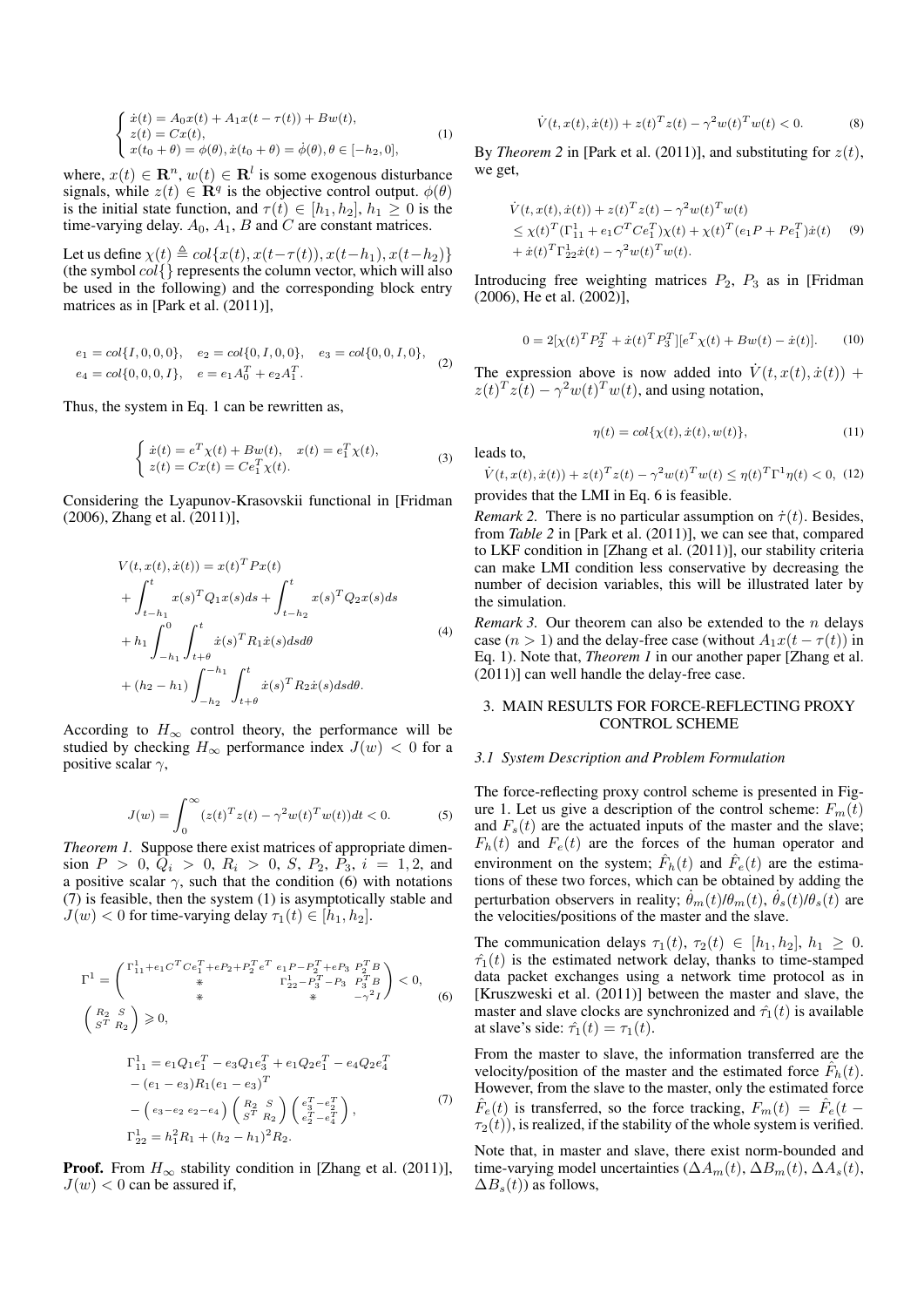

Fig. 1. Force-reflecting proxy control scheme.

$$
\begin{aligned} (\Sigma_m) \quad \dot{x}_m(t) &= ((A_m + \Delta A_m(t)) - (B_m + \Delta B_m(t))K_m^0)x_m(t) \\ &+ (B_m + \Delta B_m(t))(F_m(t) + F_h(t)), \\ (\Sigma_s) \quad \dot{x}_s(t) &= ((A_s + \Delta A_s(t)) - (B_s + \Delta B_s(t))K_s^0)x_s(t) \\ &+ (B_s + \Delta B_s(t))(F_s(t) + F_e(t)), \end{aligned}
$$

(13) where,  $x_m(t) = \dot{\theta}_m(t)$ ,  $x_s(t) = \dot{\theta}_s(t)$ .  $K_m^0$ ,  $K_s^0$  are the local controllers of the master and slave ensuring the speed stability, they will be designed later. The model uncertainties satisfy,  $i = \{m, s\},\$ 

$$
\Delta A_i(t) = G_i \Delta(t) D_i, \quad \Delta B_i(t) = H_i \Delta(t) E_i,
$$
\n(14)

where,  $G_i$ ,  $D_i$ ,  $H_i$ ,  $E_i$  are constant matrices of appropriate dimension and  $\Delta(t)$  is a time-varying matrix,  $\Delta(t)^T \widetilde{\Delta}(t) \leq 1$ .

In the slave controller, the proxy of master is like a remote observer of the master, which is used at the slave side to reduce the impact of the time-varying delays. Thus, the model of proxy, including the local controller, is same with the master, but the model uncertainties are different  $(\theta_p(t)/\theta_p(t))$  is the velocity/position of the proxy of master),

$$
\begin{aligned} (\Sigma_p) \quad \dot{x}_p(t) &= ((A_m + \Delta A_p(t)) - (B_m + \Delta B_p(t))K_m^0)x_p(t) \\ &- (B_m + \Delta B_p(t))F_p(t - \tau_1(t)) \\ &+ (B_m + \Delta B_p(t))(\hat{F}_e(t) + \hat{F}_h(t - \tau_1(t))), \end{aligned} \tag{15}
$$

where,  $x_p(t) = \dot{\theta}_p(t)$ ,  $\Delta A_p(t) = G_p \Delta(t) D_p$ ,  $\Delta B_p(t) =$  $H_p\Delta(t)\dot{E}_p$ .  $G_p$ ,  $D_p$ ,  $H_p$ ,  $E_p$  are constant matrices. The gain  $L = (L_1 \ L_2 \ L_3)$  is used to synchronize the position between the master and the proxy of master,

$$
F_p(t - \tau_1(t)) = L \begin{pmatrix} \dot{\theta}_p(t - \hat{\tau}_1(t)) \\ \dot{\theta}_m(t - \tau_1(t)) \\ \theta_p(t - \hat{\tau}_1(t)) - \theta_m(t - \tau_1(t)) \end{pmatrix} . \tag{16}
$$

Next,  $K = (K_1 \ K_2 \ K_3)$  is the gain of the controller C,

$$
F_s(t) = K \begin{pmatrix} \dot{\theta}_s(t) \\ \dot{\theta}_p(t) \\ \theta_s(t) - \theta_p(t) \end{pmatrix} . \tag{17}
$$

Thus, our following works are to solve:

*Problem* 1*:* the local controllers of master, proxy and slave,  $K_m^0$  and  $K_s^0$ , are designed to make the master, proxy and slave robustly stable with respect to the model uncertainties.

*Problem* 2*:* the proxy of master and the controller C (together defined as the slave controller) are designed to make the whole system stable and achieve the position/force tracking.

#### *3.2 Problem* 1*: Local Controller Design*

The local controllers are designed by a Lyapunov functional and LMI, taking the master as an example, and considering the Lyapunov functional  $V(t, x_m(t)) = x_m(t)^T P x_m(t)$ ,  $P =$  $P^T > 0$ , we verify  $\dot{V}(t, x_m(t)) < 0$  by using *Lemma 1* in [Xu and Liu (2003)] and introducing  $\rho_A > 0$ ,  $\rho_B > 0$ , then applying Schur formula leads to,

$$
\Gamma^2 = \begin{pmatrix}\n\Gamma_{11}^2 \rho_A^{-1} P G_m \rho_B^{-1} P H_m K_m^{0 T} E_m^T & D_m^T \\
\ast & -I & 0 & 0 \\
\ast & \ast & -I & 0 & 0 \\
\ast & \ast & \ast & -\rho_B^{-1} I & 0 \\
\ast & \ast & \ast & \ast & -\rho_A^{-1} I\n\end{pmatrix} < 0, \tag{18}
$$
\n
$$
\Gamma_{11}^2 = A_m^T P + P A_m - K_m^{0 T} B_m^T P - P B_m K_m^0.
$$

Multiplying  $\Gamma^2$  by  $diag\{P^{-T}, ..., P^{-T}, I\}$  at the left side,  $diag\{P^{-1},...,P^{-1},I\}$  at the right side, defining  $N_m = K_m^0 P$ , then the result  $K_m^0 = N_m P^{-1}$  follows,

$$
\Gamma^3 = \begin{pmatrix}\n\Gamma_{11}^3 \rho_A^{-1} G_m P \rho_B^{-1} H_m P N_m^T E_m^T \quad P D_m^T \\
* & -I & 0 & 0 \\
* & * & -I & 0 & 0 \\
* & * & * & -\rho_B^{-1} I & 0 \\
* & * & * & * & -\rho_A^{-1} I\n\end{pmatrix} < 0, \tag{19}
$$
\n
$$
\Gamma_{11}^3 = A_m P + P A_m^T - N_m^T B_m^T - B_m N_m.
$$

*Remark 4.* The proxy has the same local controller with master  $(K_m^0)$ , and for the slave, local controller  $(K_s^0)$  can be obtained by the same procedure.

### *3.3 Problem* 2*: Global Stability and Performance Analysis*

The objective of this subsection is to provide the stability and performance analysis by designing the proxy of master and the controller C under time-varying delays and uncertainties. Firstly, we design the proxy of master, L, by Lyapunov-Krasovskii functional,  $H_{\infty}$  control and LMI to synchronize the position between the master and the proxy. Considering the models of the master and proxy as the following system,

$$
\begin{cases}\n\dot{x}_{mp}(t) = (A_{mp}^{0} + \Delta A_{mp}^{0}(t))x_{mp}(t) \\
+ (A_{mp}^{1} + \Delta A_{mp}^{1}(t))x_{mp}(t - \tau_{1}(t)) \\
+ (B_{mp} + \Delta B_{mp}(t))w_{mp}(t), \\
z_{mp}(t) = C_{mp}x_{mp}(t),\n\end{cases} (20)
$$

where,

$$
x_{mp}(t) = \begin{pmatrix} \dot{\theta}_p(t) \\ \dot{\theta}_m(t) \\ \theta_p(t) - \theta_m(t) \end{pmatrix}, \quad w_{mp}(t) = \begin{pmatrix} \hat{F}_e(t) + \hat{F}_h(t - \tau_1(t)) \\ F_m(t) + F_h(t) \end{pmatrix}, \tag{21}
$$

$$
z_{mp}(t) = \begin{pmatrix} \theta_p(t) - \theta_m(t) \end{pmatrix},
$$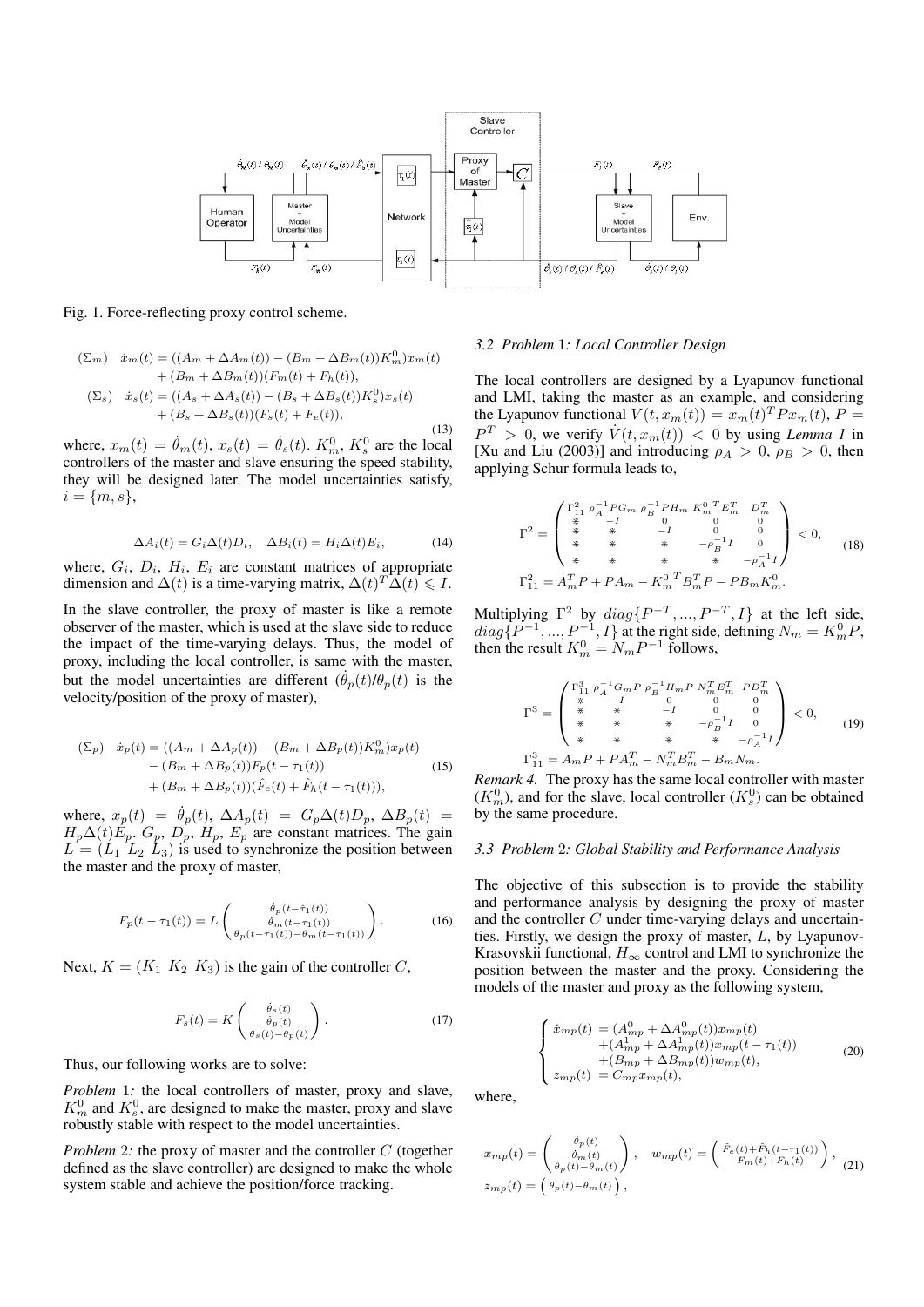$$
A_{mp}^{0} = \begin{pmatrix} A_m - B_m K_m^0 & 0 & 0 \ 0 & A_m - B_m K_m^0 & 0 \ 1 & -1 & 0 \end{pmatrix},
$$
  
\n
$$
\Delta A_{mp}^{0}(t) = \begin{pmatrix} \Delta A_p(t) - \Delta B_p(t) K_m^0 & 0 \ 0 & \Delta A_m(t) - \Delta B_m(t) K_m^0 & 0 \ 0 & 0 & 0 \end{pmatrix},
$$
  
\n
$$
A_{mp}^{1} = \begin{pmatrix} -B_m L_1 - B_m L_2 - B_m L_3 \ 0 & 0 & 0 \ 0 & 0 & 0 \ 0 & 0 & 0 \end{pmatrix},
$$
  
\n
$$
\Delta A_{mp}^{1}(t) = \begin{pmatrix} -\Delta B_p(t) L_1 - \Delta B_p(t) L_2 - \Delta B_p(t) L_3 \ 0 & 0 & 0 \ 0 & 0 & 0 \end{pmatrix},
$$
  
\n
$$
B_{mp} = \begin{pmatrix} B_m & 0 \ 0 & B_m \ 0 & 0 \end{pmatrix} = \begin{pmatrix} B_{mp} B_{mp}^2 \end{pmatrix},
$$
  
\n
$$
\Delta B_{mp}(t) = \begin{pmatrix} \Delta B_p(t) & 0 \ 0 & \Delta B_m(t) \end{pmatrix}, \quad C_{mp} = \begin{pmatrix} 0 & 0 & 1 \end{pmatrix}.
$$

Because  $H_{\infty}$  control theory is devoted to minimize the modeling imperfections, uncertainties and expected disturbances, we consider the time-varying uncertainties in master and proxy system as perturbations,

$$
\varphi_p(t) = (\Delta A_p(t) - \Delta B_p(t) K_m^0) \dot{\theta}_p(t)
$$
  
+ 
$$
\Delta B_p(t) (\hat{F}_e(t) + \hat{F}_h(t - \tau_1(t))),
$$
  

$$
\varphi_m(t) = (\Delta A_m(t) - \Delta B_m(t) K_m^0) \dot{\theta}_m(t) + \Delta B_m(t) (F_m(t) + F_h(t)),
$$
  
(23)

and at the proxy side,

$$
\mu_p(t) = -\Delta B_p(t) L x_{mp}(t - \tau_1(t)).
$$
\n(24)

L will be fixed later, we add uncertainties in Eq. 23 and Eq. 24 into  $w_{mp}(t)$ . Thus, the system in Eq. 20 is rewritten as,

$$
\begin{cases}\n\dot{x}_{mp}(t) = A_{mp}^0 x_{mp}(t) + A_{mp}^1 x_{mp}(t - \tau_1(t)) + \widetilde{B}_{mp}\widetilde{w}_{mp}(t), \\
z_{mp}(t) = C_{mp}x_{mp}(t),\n\end{cases} \tag{25}
$$

where,

$$
\widetilde{w}(t) = \begin{pmatrix} B_m \hat{F}_e(t) + B_m \hat{F}_h(t - \tau_1(t)) + \varphi_p(t) + \mu_p(t) \\ B_m F_m(t) + B_m F_h(t) + \varphi_m(t) \end{pmatrix},
$$
\n
$$
\widetilde{B}_{mp} = \begin{pmatrix} 1 & 0 \\ 0 & 1 \\ 0 & 0 \end{pmatrix}.
$$
\n(26)

Then, the following theorem is obtained.

*Theorem 5.* Suppose there exist matrices of appropriate dimension  $P > 0$ ,  $Q_i > 0$ ,  $R_i > 0$ ,  $S$ ,  $\bar{P}_2$ ,  $P_3$ ,  $i = 1, 2$ , and positive scalars  $\gamma$ ,  $\xi$ ,  $\xi_i$ ,  $i = 1, 2, 3$ , such that the condition (28) with notations (29) is feasible, then the system (20) is asymptotically stable and  $J(w) < 0$  for time-varying delays  $\tau_1(t) \in [h_1, h_2]$ , and with the following proxy control gain,

$$
L = M\bar{P}_2^{-1}.
$$
 (27)

$$
\Gamma^{4} = \begin{pmatrix}\n\Gamma_{11}^{1} + \Gamma_{11}^{4} + \Gamma_{11}^{4} & \Gamma_{12}^{4} & \Gamma_{13}^{4} & e_{1}\bar{P}_{2}^{T}C_{mp}^{T} \\
\ast & \Gamma_{22}^{1} - \xi\bar{P}_{2} - \xi\bar{P}_{2}^{T}\xi\widetilde{B}_{mp} & 0 \\
\ast & \ast & -\gamma^{2}I & 0 \\
\ast & \ast & \ast & -I\n\end{pmatrix} < 0, \tag{28}
$$
\n
$$
\begin{pmatrix}\nR_{2} & S \\
S^{T} & R_{2}\n\end{pmatrix} \geq 0,
$$

$$
\Gamma_{11}^{4} = \begin{pmatrix}\n\bar{P}_{2}^{T} A_{mp}^{0 \ T} & \xi_{1} \bar{P}_{2}^{T} A_{mp}^{0 \ T} & \xi_{2} \bar{P}_{2}^{T} A_{mp}^{0 \ T} & \xi_{3} \bar{P}_{2}^{T} A_{mp}^{0 \ T} \\
-M^{T} B_{mp}^{1 \ T} - \xi_{1} M^{T} B_{mp}^{1 \ T} - \xi_{2} M^{T} B_{mp}^{1 \ T} - \xi_{3} M^{T} B_{mp}^{1 \ T} \\
0 & 0 & 0 & 0 \\
0 & 0 & 0 & 0 \\
0 & 0 & 0 & 0\n\end{pmatrix},
$$
\n
$$
\Gamma_{12}^{4} = e_{1} P + \xi \begin{pmatrix}\n\bar{P}_{2}^{T} A_{mp}^{0 \ T} \\
-M^{T} B_{mp}^{1 \ T} \\
0 \\
0\n\end{pmatrix} - \begin{pmatrix}\n\bar{P}_{2} \\
\xi_{1} \bar{P}_{2} \\
\xi_{2} \bar{P}_{2} \\
\xi_{3} \bar{P}_{2}\n\end{pmatrix}, \quad \Gamma_{13}^{4} = \begin{pmatrix}\n\tilde{B}_{mp} \\
\xi_{1} \tilde{B}_{mp} \\
\xi_{2} \tilde{B}_{mp} \\
\xi_{3} \tilde{B}_{mp}\n\end{pmatrix}.
$$
\n(29)

**Proof.** We use *Theorem 1* on system (25), a series of steps is made to deal with nonlinear matrix terms [Fridman and Shaked (2001)]:

• supposing  $P_2 =$  $(\bar{P}_2 \xi_1 \bar{P}_2 \xi_2 \bar{P}_2 \xi_3 \bar{P}_2)$ ) and  $P_3 = \xi \overline{P}_2$  (the definition of  $P_2$  is for getting L by LMI, but it introduces the conservatism, till now, this is still an open problem),

• multiplying  $\Gamma^1$  by  $diag\{\bar{P}_2^{-T},...,\bar{P}_2^{-T},I\}$  at the left side,  $diag\{\bar{P}_2^{-1},...,\bar{P}_2^{-1},I\}$  at the right side,

• making the transformation  $A_{mp}^1 = -B_{mp}^1 L$  and defining  $M = L\bar{P}_2$ , applying Schur formula, then the result follows.

Note that, the main difference of proxy with the Luenberger observer is that, the correction term acts as an input of the system (*e.g.*  $F_p(t - \tau_1(t))$ ).

The position tracking between the master and the proxy of master has been achieved. And then, the position tracking between the proxy of master and the slave is assured by the controller C. The model of the system containing the proxy of master, the controller  $C$  and the slave, is given as follow,

$$
\begin{cases}\n\dot{x}_{ps}(t) = (A_{ps} + \Delta A_{ps}(t))x_{ps}(t) + (B_{ps} + \Delta B_{ps}(t))w_{ps}(t),\\ \n z_{ps}(t) = C_{ps}x_{ps}(t).\n\end{cases} \tag{30}
$$

Note that, the input of the proxy,  $F_p(t - \tau_1(t))$ , is also considered as a perturbation,

$$
x_{ps}(t) = \begin{pmatrix} \dot{\theta}_s(t) \\ \dot{\theta}_p(t) \\ \theta_s(t) - \theta_p(t) \end{pmatrix}, \quad z_{ps}(t) = \begin{pmatrix} \theta_s(t) - \theta_p(t) \end{pmatrix},
$$
  
\n
$$
w_{ps}(t) = \begin{pmatrix} F_e(t) \\ \hat{F}_e(t) + \hat{F}_h(t - \tau_1(t)) - F_p(t - \tau_1(t)) \end{pmatrix},
$$
\n(31)

and,

$$
A_{ps} = \begin{pmatrix} A_s - B_s K_s^0 - B_s K_1 & -B_s K_2 & -B_s K_3 \ 0 & A_m - B_m K_m^0 & 0 \ 1 & -1 & 0 \end{pmatrix},
$$
  
\n
$$
\Delta A_{ps}(t)
$$
  
\n
$$
= \begin{pmatrix} \Delta A_s(t) - \Delta B_s(t) K_s^0 - \Delta B_s(t) K_1 & -\Delta B_s(t) K_2 & -\Delta B_s(t) K_3 \ 0 & \Delta A_p(t) - \Delta B_p(t) K_m^0 & 0 \ 0 & 0 & 0 \end{pmatrix},
$$
  
\n
$$
B_{ps} = \begin{pmatrix} B_s & 0 \\ 0 & B_m \\ 0 & 0 \end{pmatrix} = \begin{pmatrix} B_{ps}^1 & B_{ps}^2 \\ B_{ps}^2 & 0 \end{pmatrix},
$$
  
\n
$$
\Delta B_{ps}(t) = \begin{pmatrix} \Delta B_s(t) & 0 \\ 0 & \Delta B_p(t) \end{pmatrix}, \quad C_{ps} = \begin{pmatrix} 0 & 0 & 1 \end{pmatrix}.
$$
  
\n(32)

The following terms are considered as perturbations at the slave side,

$$
\varphi_s(t) = (\Delta A_s(t) - \Delta B_s(t) K_s^0) \dot{\theta}_s(t) + \Delta B_s(t) F_e(t),
$$
  

$$
\mu_s(t) = -\Delta B_{ps}^1(t) K x_{ps}(t).
$$
 (33)

So,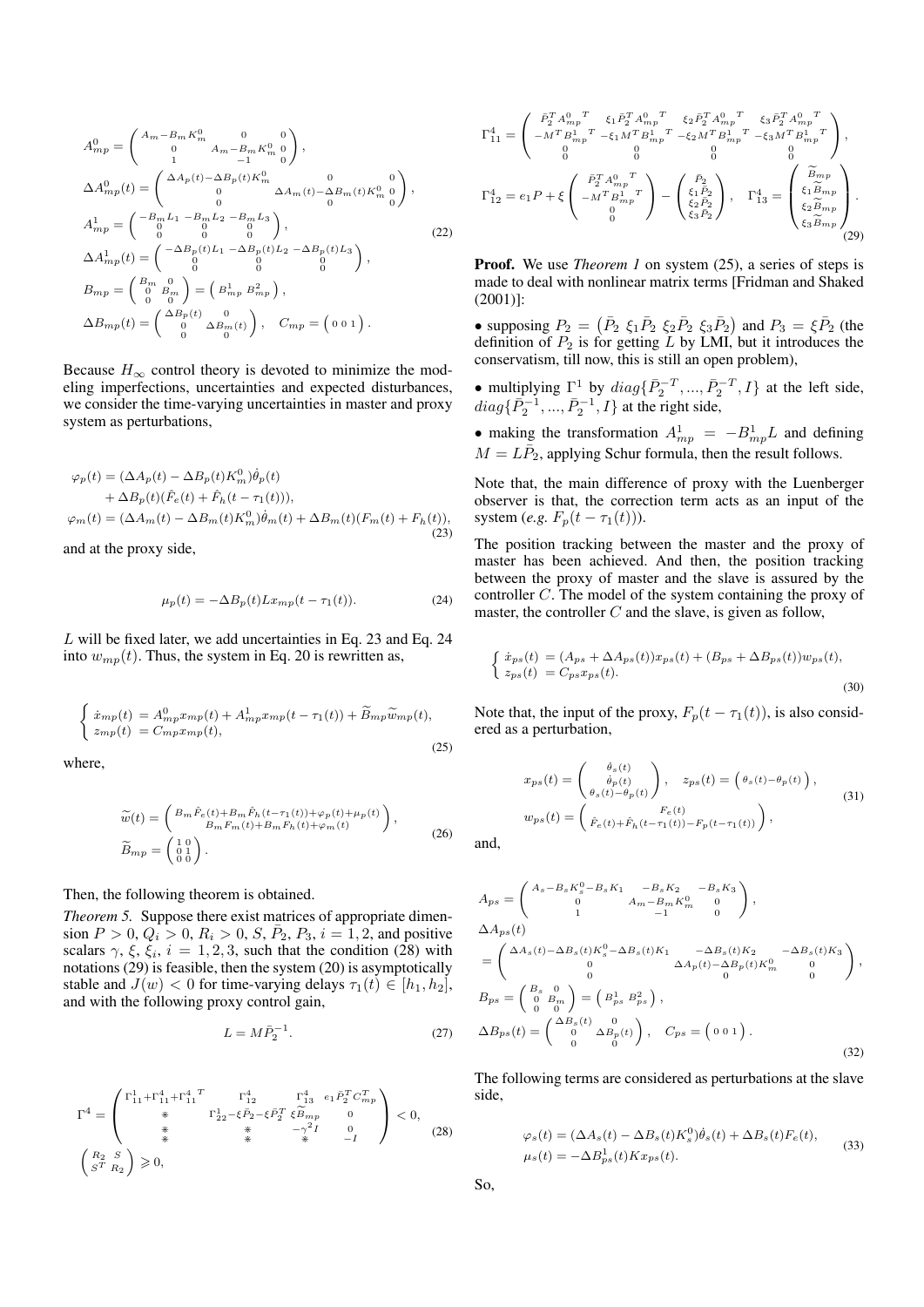$$
\widetilde{w}_{ps}(t) = \begin{pmatrix} B_s F_e(t) + \varphi_s(t) + \mu_s(t) \\ B_m \hat{F}_e(t) + B_m \hat{F}_h(t - \tau_1(t)) - B_m F_p(t - \tau_1(t)) + \varphi_p(t) + \mu_p(t) \end{pmatrix},
$$
\n
$$
\widetilde{B}_{ps} = \begin{pmatrix} 1 & 0 \\ 0 & 1 \\ 0 & 0 \end{pmatrix}.
$$
\n(34)

The system Eq. 30 is rewritten as,

$$
\begin{cases} \n\dot{x}_{ps}(t) = A_{ps}x_{ps}(t) + \widetilde{B}_{ps}\widetilde{w}_{ps}(t),\\ \n z_{ps}(t) = C_{ps}x_{ps}(t). \n\end{cases} \tag{35}
$$

The controller gain K can be obtained by *Theorem 4* in [Zhang et al. (2011)] which handles  $H_{\infty}$  controller design for the perturbed system without delays. Now, the position tracking between the master, the proxy and slave are ensured. Finally, the objective is to ensure the global stability of the whole system described by,

$$
\begin{cases}\n\dot{x}_{mps}(t) = (A_{mps}^0 + \Delta A_{mps}^0(t))x_{mps}(t) \\
+ (A_{mps}^1 + \Delta A_{mps}^1(t))x_{mps}(t - \tau_1(t)) \\
+ (B_{mps} + \Delta B_{mps}(t))w_{mps}(t), \\
z_{mps}(t) = C_{mps}x_{mps}(t),\n\end{cases} \tag{36}
$$

where,

$$
x_{mps}(t) = \begin{pmatrix} \dot{\theta}_s(t) \\ \dot{\theta}_p(t) \\ \dot{\theta}_m(t) \\ \theta_s(t) - \theta_p(t) \\ \theta_p(t) - \theta_m(t) \end{pmatrix}, \quad w_{mps}(t) = \begin{pmatrix} F_e(t) \\ \hat{F}_e(t) + \hat{F}_h(t - \tau_1(t)) \\ F_m(t) + F_h(t) \end{pmatrix},
$$

$$
z_{mps}(t) = \begin{pmatrix} \theta_s(t) - \theta_p(t) \\ \theta_p(t) - \theta_m(t) \end{pmatrix}.
$$
(37)

So, we can get,

$$
A_{mps}^{0} = \begin{pmatrix} A_{s} - B_{s} K_{s}^{0} - B_{s} K_{1} & -B_{s} K_{2} & 0 & -B_{s} K_{3} & 0 \\ 0 & A_{m} - B_{m} K_{m}^{0} & 0 & 0 & 0 \\ 0 & 0 & A_{m} - B_{m} K_{m}^{0} & 0 & 0 \\ 0 & 0 & 1 & -1 & 0 & 0 & 0 \\ 0 & 0 & (2,2) & 0 & 0 & 0 & 0 \\ 0 & 0 & (3,3) & 0 & 0 & 0 & 0 \\ 0 & 0 & 0 & 0 & 0 & 0 & 0 \\ 0 & 0 & 0 & 0 & 0 & 0 & 0 \\ 0 & 0 & 0 & 0 & 0 & 0 & 0 \end{pmatrix},
$$
  
\n
$$
(1,1) = \Delta A_{s}(t) - \Delta B_{s}(t) K_{s}^{0} - \Delta B_{s}(t) K_{1},
$$
  
\n
$$
(2,2) = \Delta A_{p}(t) - \Delta B_{p}(t) K_{m}^{0}, (3,3) = \Delta A_{m}(t) - \Delta B_{m}(t) K_{m}^{0},
$$
  
\n
$$
A_{mps}^{1} = \begin{pmatrix} 0 & 0 & 0 & 0 & 0 & 0 \\ 0 & -B_{m} L_{1} & -B_{m} L_{2} & 0 - B_{m} L_{3} \\ 0 & 0 & 0 & 0 & 0 \\ 0 & 0 & 0 & 0 & 0 \\ 0 & 0 & 0 & 0 & 0 \\ 0 & 0 & 0 & 0 & 0 \\ 0 & 0 & 0 & 0 & 0 \end{pmatrix},
$$
  
\n
$$
\Delta A_{mps}^{1}(t) = \begin{pmatrix} 0 & 0 & 0 & 0 & 0 & 0 \\ 0 & -\Delta B_{p}(t) L_{1} & -\Delta B_{p}(t) L_{2} & 0 - \Delta B_{p}(t) L_{3} \\ 0 & 0 & 0 & 0 & 0 \\ 0 & 0 & 0 & 0 & 0 \\ 0 & 0 & 0 & 0 & 0 \\ 0 & 0 & 0 & 0 & 0 \end{pmatrix},
$$
  
\n
$$
B_{mps} = \begin{pmatrix} B_{s} & 0 & 0 & 0 & 0 \\ 0 & B_{m} & 0 &
$$

Considering the model uncertainties as perturbations, the whole system is described in the form as follow with novel definition of perturbation  $\widetilde{w}_{mps}(t)$ ,

$$
\begin{cases}\n\dot{x}_{mps}(t) = A_{mps}^0 x_{mps}(t) + A_{mps}^1 x_{mps}(t - \tau_1(t)) + \widetilde{B}_{mps} \widetilde{w}_{mps}(t), \\
z_{mps}(t) = C_{mps} x_{mps}(t),\n\end{cases} \tag{39}
$$

$$
\widetilde{w}_{mps}(t) = \begin{pmatrix} B_s F_e(t) + \varphi_s(t) \\ B_m \hat{F}_e(t) + B_m \hat{F}_h(t - \tau_1(t)) + \varphi_p(t) \\ B_m F_m(t) + B_m F_h(t) + \varphi_m(t) \end{pmatrix}, \quad \widetilde{B}_{mps} = \begin{pmatrix} 1 & 0 & 0 \\ 0 & 1 & 0 \\ 0 & 0 & 0 \\ 0 & 0 & 0 \\ 0 & 0 & 0 \end{pmatrix}.
$$

By *Theorem 1*, we can verify the global stability of the system. Then the force tracking,  $F_m(t) = \hat{F}_e(t - \tau_2(t))$ , is achieved on the basis of the control scheme.

#### 4. ILLUSTRATIVE EXAMPLE

To evaluate the performance of the proposed approach, different working conditions have been simulated. The maximum amplitude and sampling time of time-varying delays are 0.2s (greater amplitude of delays can also be handled) and 0.001s, which satisfy most network-based applications of teleoperation system. Note that, the time-varying delays in two channels are asymmetric.

The master, the proxy of master and the slave models are described as simple integrators,  $1/s$ ,  $1/s$  and  $2/s$ . The model uncertainties are all modeled as  $\Delta A_i(t) = \Delta B_i(t) = \sin(t)$ , thus,  $G_i = D_i = H_i = E_i = 1, i = \{m, p, s\}$ . By our local controller design procedure,  $K_m^0 = 49.6361, K_s^0 = 7.5208$ .

The gains of the proxy of master and the controller  $C$ , the corresponding  $\gamma_{min}^L$ ,  $\gamma_{min}^K$ , and the global stability with  $\gamma_{min}^g$ are presented as follows,

$$
L = (0.8926 - 2.1504 158.2891), \quad \gamma_{min}^{L} = 0.0122,
$$
  
\n
$$
K = (9.0646 - 3.7807 445.6875), \quad \gamma_{min}^{K} = 0.0058,
$$
 (41)  
\n
$$
\gamma_{min}^{g} = 0.0120.
$$

For comparison reasons, the Lyapunov-Krasovskii functional in [Fridman (2006), Zhang et al. (2011)] is also applied in the design of slave controller under the same design procedure, and we get,

$$
\gamma_{min}^L = 0.0156, \quad \gamma_{min}^K = 0.0058, \quad \gamma_{min}^g = 0.0126. \tag{42}
$$

We can see that, Lyapunov-Krasovskii functional proposed in this paper improves the results and reduces the conservatism.

Note that, the  $\rho_A$ ,  $\rho_B$ ,  $\xi$ ,  $\xi_i$ ,  $i = 1, 2, 3$  proposed above are important variables when verifying the LMI conditions. A query loop algorithm is considered to search for their best values.

### *4.1 Tracking in Abrupt Changing Motion*

Figure 2 shows the position tracking between the master and slave under time-varying delays and uncertainties, where the human operator  $(F_h(t))$  is modeled as the pulse generator.

From the Figure, we can see that, our method achieves the position tracking, especially at the mutation point (amplified part in Figure 2), good position convergence between the master and slave has been presented.

#### *4.2 Tracking in Wall Contact Motion*

,

Similarly, the position tracking in wall contact motion is presented in Figure 3. Here, the slave is driven to the hard wall with a stiffness of  $K_e = 30kN/m$  located at the position  $x = 1.0m$ .